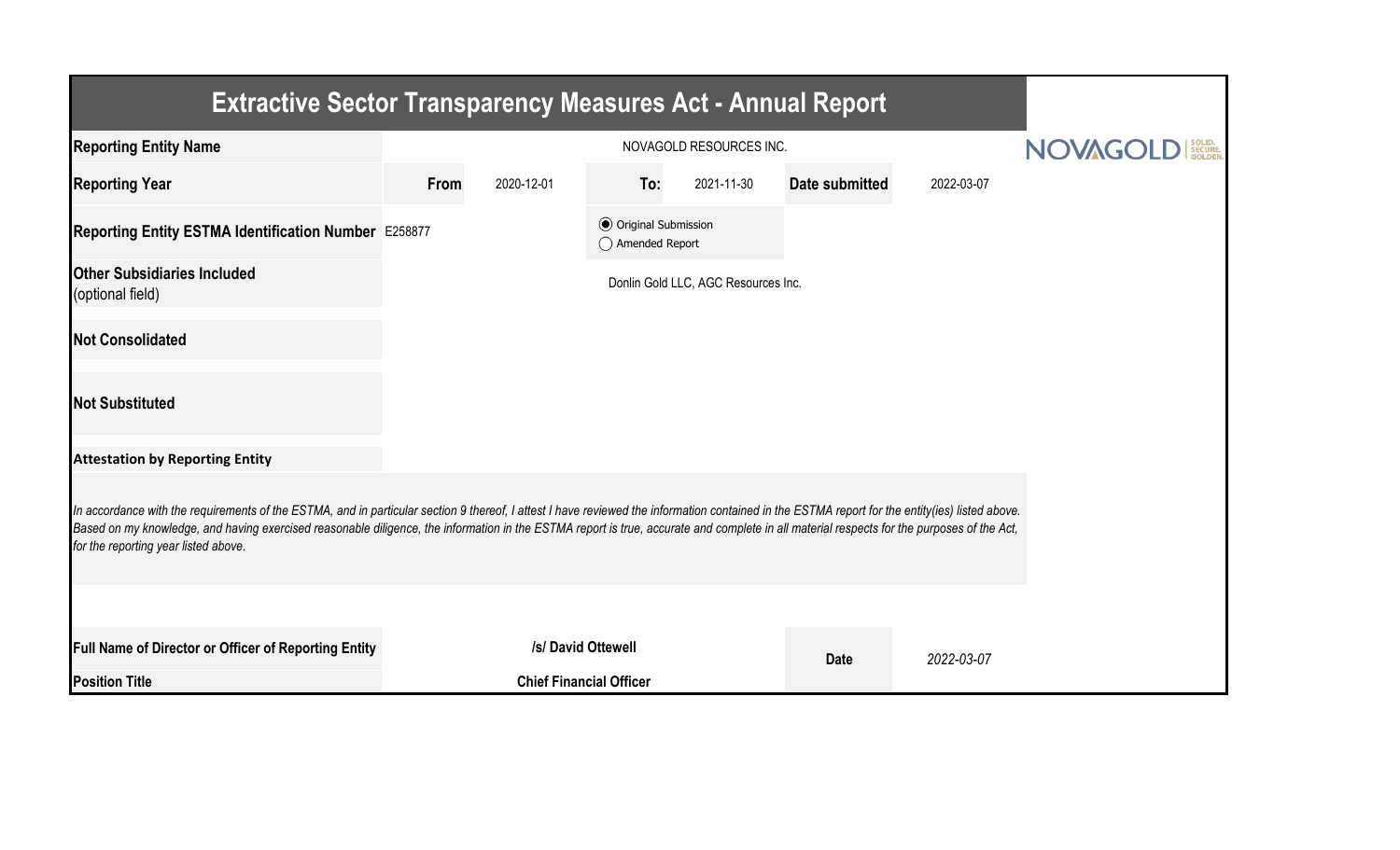| <b>Extractive Sector Transparency Measures Act - Annual Report</b>                                                                                                               |                                                      |                                                                    |                                           |                  |           |                                |                |                  |                                               |                                      |              |  |
|----------------------------------------------------------------------------------------------------------------------------------------------------------------------------------|------------------------------------------------------|--------------------------------------------------------------------|-------------------------------------------|------------------|-----------|--------------------------------|----------------|------------------|-----------------------------------------------|--------------------------------------|--------------|--|
| <b>Reporting Year</b><br><b>Reporting Entity Name</b><br><b>Reporting Entity ESTMA</b><br><b>Identification Number</b><br><b>Subsidiary Reporting Entities (if</b><br>necessary) | From:                                                | 2020-12-01                                                         | To:<br>NOVAGOLD RESOURCES INC.<br>E258877 | 2021-11-30       |           | <b>Currency of the Report</b>  | <b>USD</b>     |                  |                                               |                                      |              |  |
| <b>Payments by Payee</b>                                                                                                                                                         |                                                      |                                                                    |                                           |                  |           |                                |                |                  |                                               |                                      |              |  |
| <b>Country</b>                                                                                                                                                                   | Payee Name                                           | Departments, Agency, etc<br>within Payee that Received<br>Payments | <b>Taxes</b>                              | <b>Royalties</b> | Fees      | <b>Production Entitlements</b> | <b>Bonuses</b> | <b>Dividends</b> | Infrastructure<br><b>Improvement Payments</b> | <b>Total Amount paid to</b><br>Payee | <b>Notes</b> |  |
| United States of America                                                                                                                                                         | State of Alaska                                      | Department of Natural Resources                                    |                                           |                  | 1,070,000 |                                |                |                  |                                               | 1,070,000                            |              |  |
| United States of America                                                                                                                                                         | State of Alaska                                      | Department of Environmental<br>Conservation                        |                                           |                  | 17,000    |                                |                |                  |                                               | 17,000                               |              |  |
| <b>United States of America</b>                                                                                                                                                  | State of Alaska                                      | Department of Administration                                       |                                           |                  | 20,000    |                                |                |                  |                                               | 20,000                               |              |  |
| United States of America                                                                                                                                                         | Government of the United<br><b>States of America</b> | Bureau of Land Management                                          |                                           |                  | 142,000   |                                |                |                  |                                               | 142,000                              |              |  |
| United States of America                                                                                                                                                         | Government of the United<br><b>States of America</b> | United States Geological Survey                                    |                                           |                  | 75,000    |                                |                |                  |                                               | 75,000                               |              |  |
| United States of America                                                                                                                                                         | Government of the United<br><b>States of America</b> | Federal Aviation Administration                                    |                                           |                  | 3,000     |                                |                |                  |                                               | 3,000                                |              |  |
| <b>Additional Notes:</b>                                                                                                                                                         |                                                      |                                                                    |                                           |                  |           |                                |                |                  |                                               |                                      |              |  |